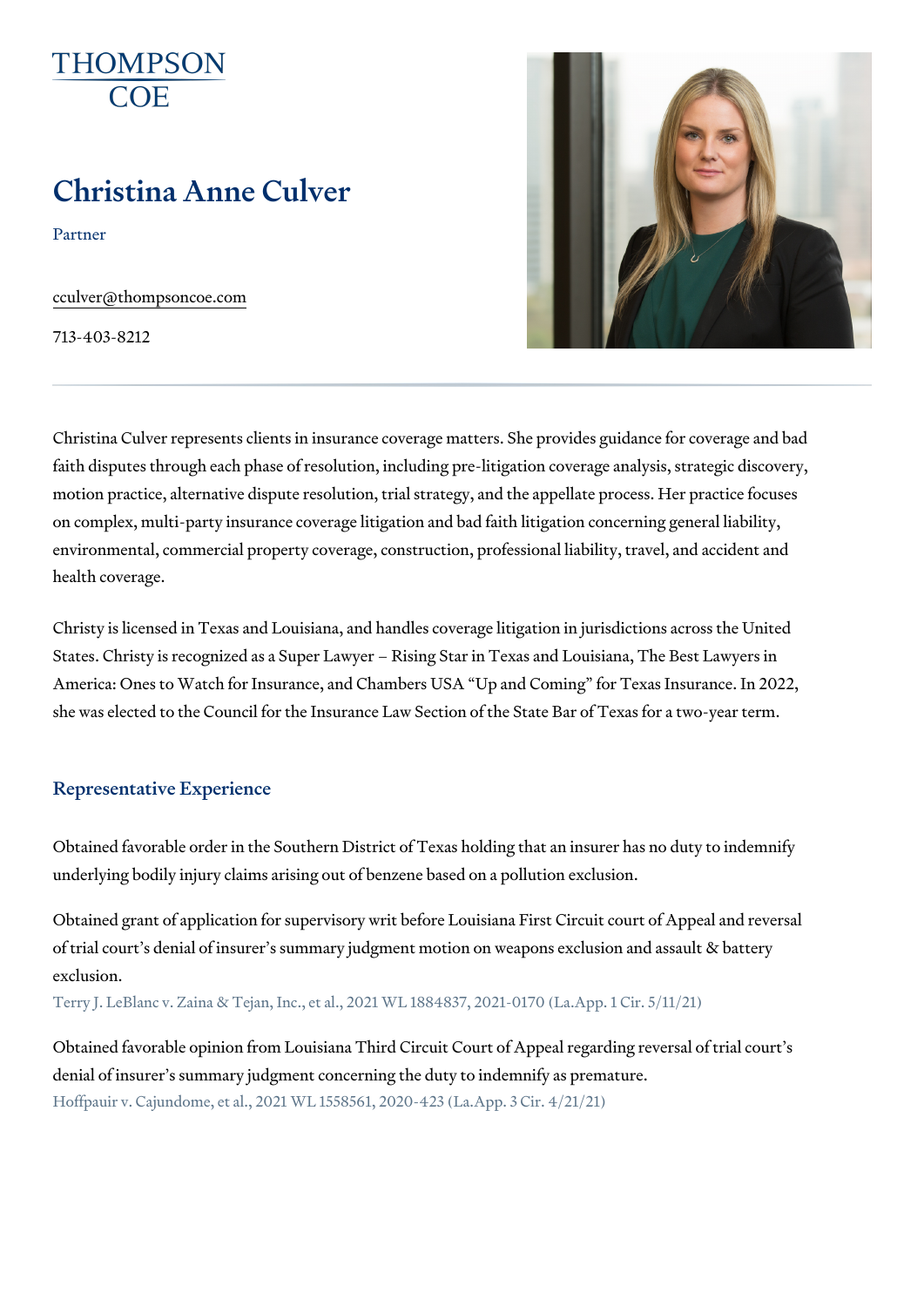Obtained reversal of an order granting class certification for claims arising out of an explosion at a weapons demilitarization plant and the subsequent recommended evacuation of an area around the plant. Reeves v. Explo Systems, Inc., 293 SO.2d 119 (La. App. 2 Cir. 2020)

Obtained dismissal of Chinese Drywall product defect suit in Louisiana based upon Peremptory Exception of Peremption.

Obtained summary judgment in favor of insurer on multiple environmental property claims and bodily injury claims in the Western District of Louisiana.

btained favorable opinion, in construction defect case, by the Fourth Circuit Court of Appeal of Louisiana reversing trial court's judgment granting motion for new trial and reinstating an order of dismissal on the grounds of abandonment.

Cambrie Celeste, LLC v. F.I.N.S. Construction, LLC, et al., 2018 WL 4623355, --- So.3d ---, 2018-0459 (La. App. 4 Cir. 9/26/18), writ denied, 2019 WL 277703 (Mem), ---So.3d ---, 2018-1863 (La. 1/14/19)

Obtained partial summary judgment, in the United States District Court for the Southern District of Texas, dismissing claim against insurer for pre-tender defense costs, and third-party's claim for breach of the insurance policy because the third-party lacked standing.

## Awards & Recognition

THE BEST LAWYERS IN AMERICA: ONES TO WATCH

Listed for Insurance Law 2022

LOUISIANA SUPER LAWYERS - RISING STAR

Listed for Insurance Law 2020-2022

TEXAS SUPER LAWYERS - RISING STAR

Listed for Insurance Law 2019-2022

CHAMBERS USA Up-and-Coming Ranking 2021-2022

TEXAS MONTHLY Top Women Attorneys list 2021

ST. CHARLES AVENUE MAGAZINE, TOP ATTORNEYS IN NEW ORLEANS AREA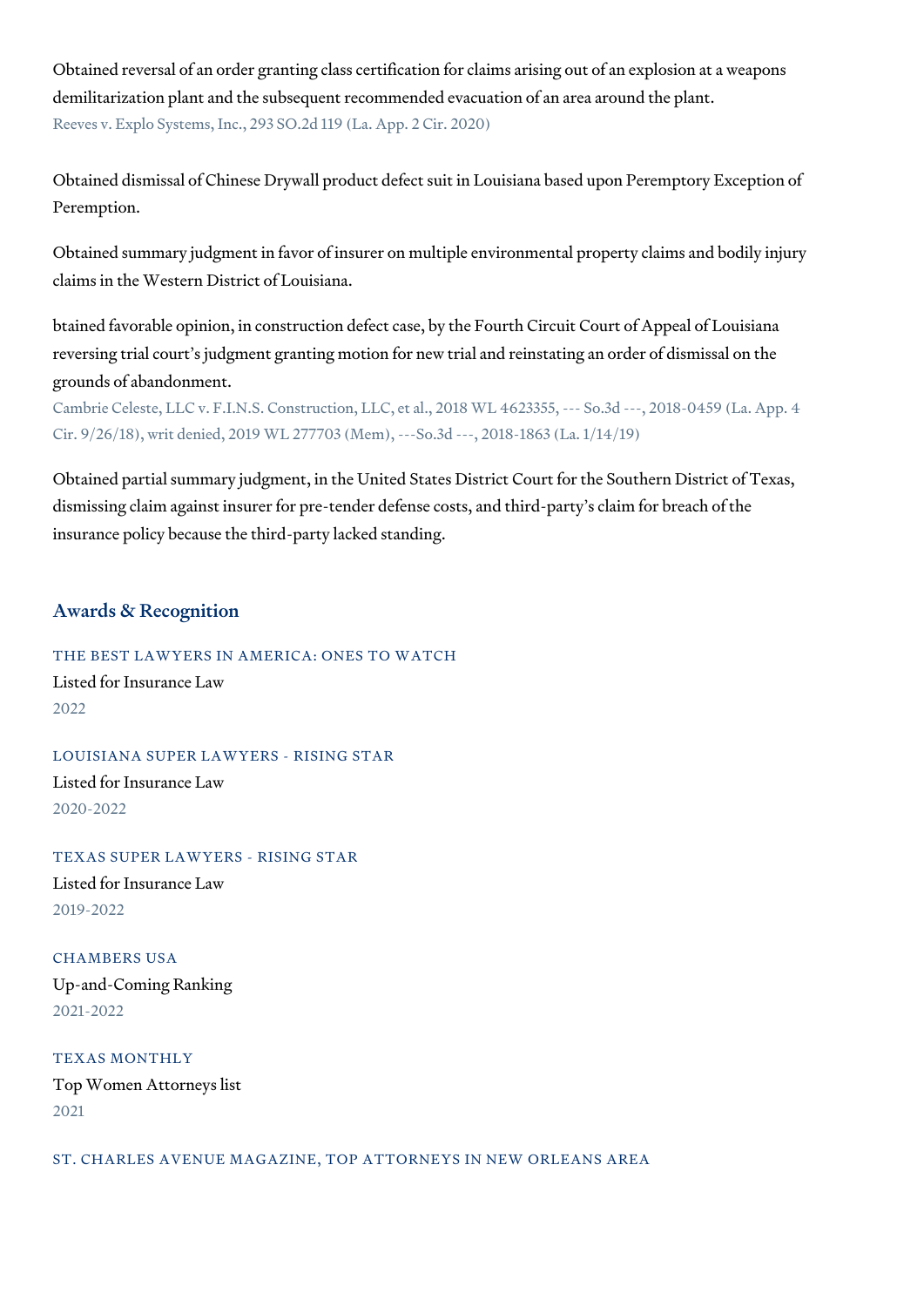Listed for Insurance Law - Rising Star 2020-2021

HOUSTONIA MAGAZINE, TOP LAWYER Listed for Insurance Law 2019-2020

#### Related Services

#### [Constru](https://www.thompsoncoe.com/people/christina-anne-culver/)ction

[General Liability/Catas](https://www.thompsoncoe.com/people/christina-anne-culver/)trophic Injury

[Insura](https://www.thompsoncoe.com/people/christina-anne-culver/)nce

#### Publications & Speaking Engagements

The Attorney-Client Privilege: Practical Tips for Claims Handling and to Av ABA Insurance Coverage Litigation Committee CLE Seminar March 2022

[Texas Law and the Restatement of the Law of Liability Insura](https://www.thompsoncoe.com/resources/publications/texas-law-and-the-restatement-of-the-law-of-liability-insurance-an-initial-comparison-of-blackletter-principles/)nce: An Initia [Princi](https://www.thompsoncoe.com/resources/publications/texas-law-and-the-restatement-of-the-law-of-liability-insurance-an-initial-comparison-of-blackletter-principles/)ples May 1, 2019

[The Burden to Allocate S](https://www.thompsoncoe.com/resources/publications/the-burden-to-allocate-settlement-funds/)ettlement Funds Jan 17, 2018

[Hurricane Harvey s Aftermath: Anticipated Coverage](https://www.thompsoncoe.com/resources/publications/hurricane-harveys-aftermath-anticipated-coverage-issues-following-natural-disasters/) Issues Following Natural Nov 20, 2017

[Potential Conflicts in the Tripartite Relationship: The Us](https://www.thompsoncoe.com/resources/publications/potential-conflicts-in-the-tripartite-relationship-the-use-of-billing-guidelines-and-the-right-to-independent-counsel/)e of Billing Guide [Independent](https://www.thompsoncoe.com/resources/publications/potential-conflicts-in-the-tripartite-relationship-the-use-of-billing-guidelines-and-the-right-to-independent-counsel/) Counsel

Aug 29, 2014

### Education, Admissions & Activities

#### EDUCATION

South Texas College of Law J.D., cum laude, 2011

The University of Texas at Austin B.A., 2007